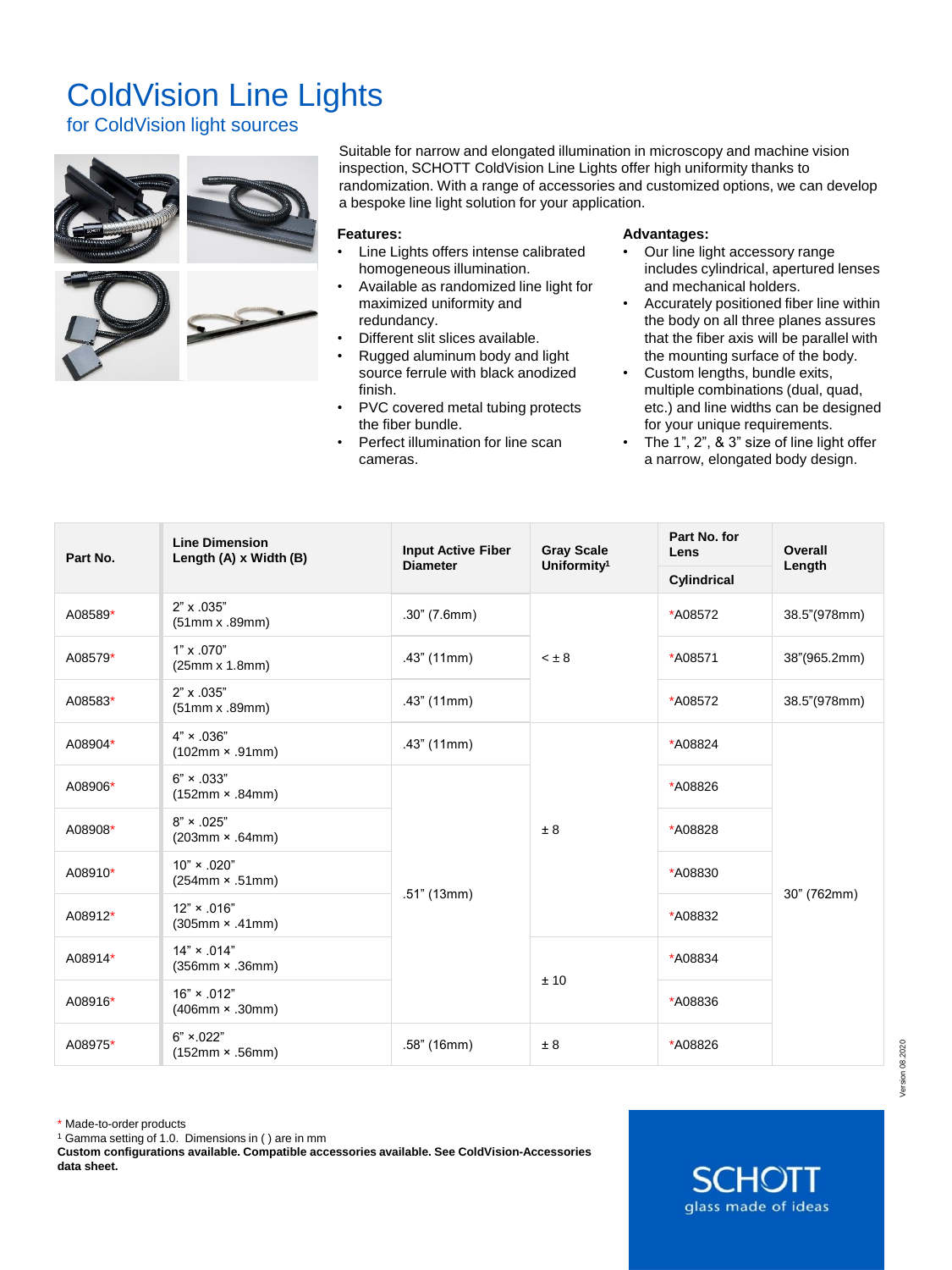

Single Line Light A08589



**Warning** : This product is manufactured with glass fiber. Not for use in cable/hose carrier. Call SCHOTT to discuss moving cable/hose carrier applications.

HOH glass made of ideas Version 08.2020

Version 08.2020